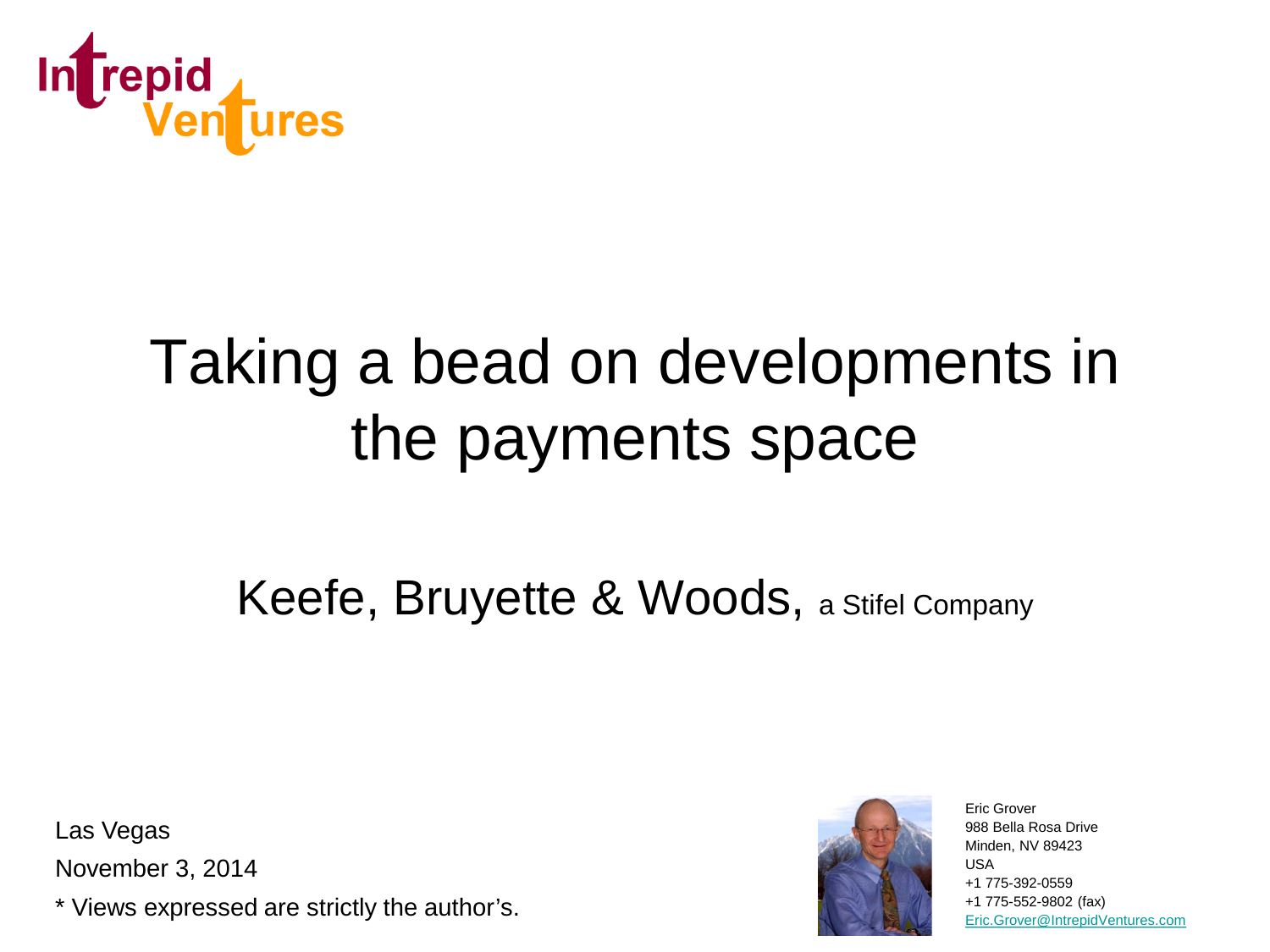- Apple Pay's impact on players across the payments value chain
- PayPal's prospects independent of eBay
- Network state of play globally
- Is the tsunami of innovation represented at Money2020 a threat to merchant acquirers and processors?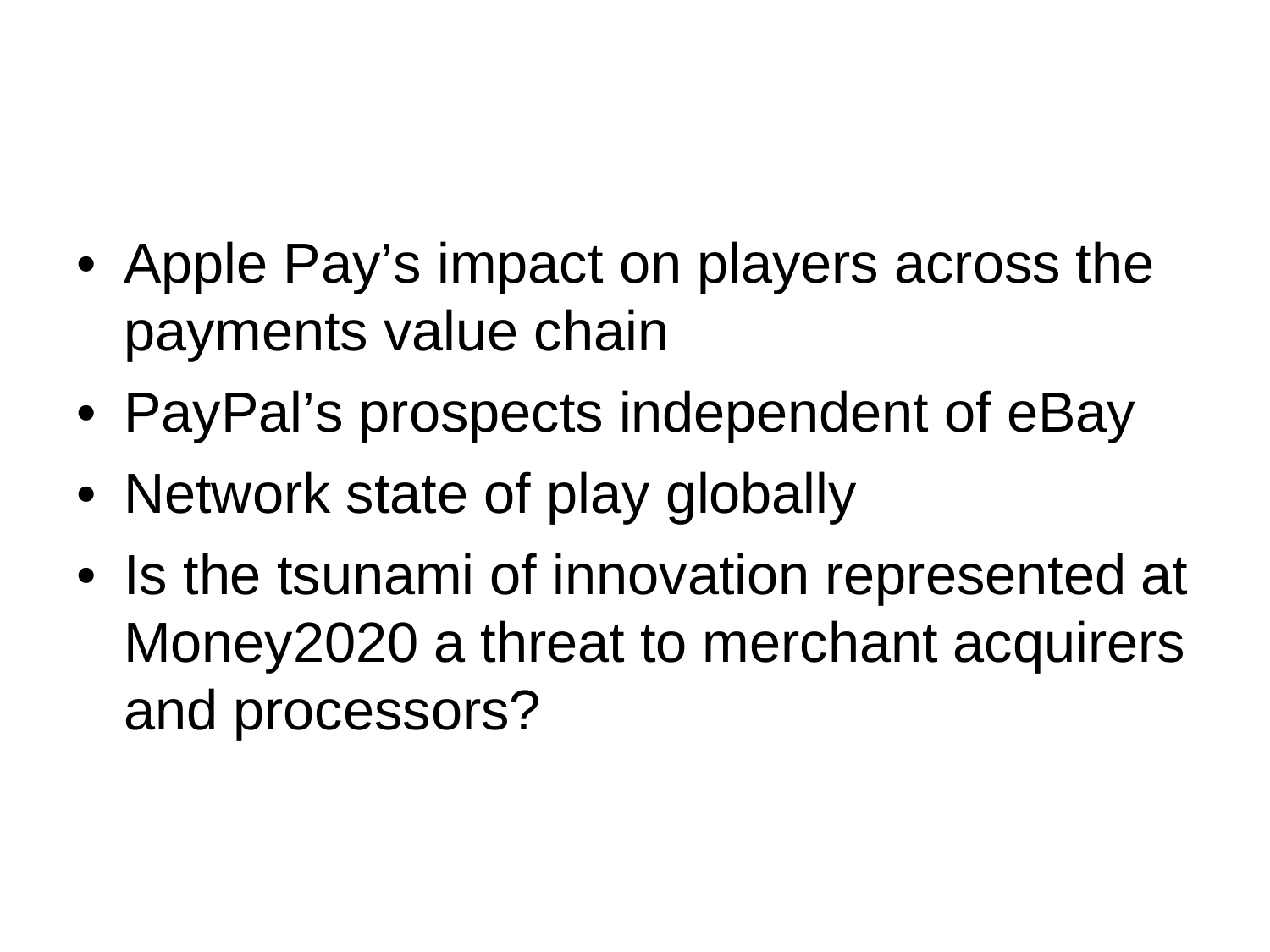- Existing and aspiring players across the payments value chain impacted.
- The Cupertino smartphone behemoth's primary aim is to enhance the iOS platform and Apple customer relationships, not to disrupt the payments system. Focus is on proximity payments at the physical pos and in-app mobile commerce.
- However, consumers and merchants are conservative in payments.
- Need to achieve critical mass of Apple Pay wallet holders and merchants
- Off to a good start with a million cardholders enrolled in the first 3 days.
- Contemplating an alliance with AliPay which could be a game changer
- Must create a compelling reason(s) for consumers and merchants to adopt Apple Pay in terms of ease of use and benefits.
- In mobile commerce, secure low-friction payments are probably sufficient and Apple's control of the iOS platform confers advantage.
- At the physical pos however the existing payment system is low friction and habit.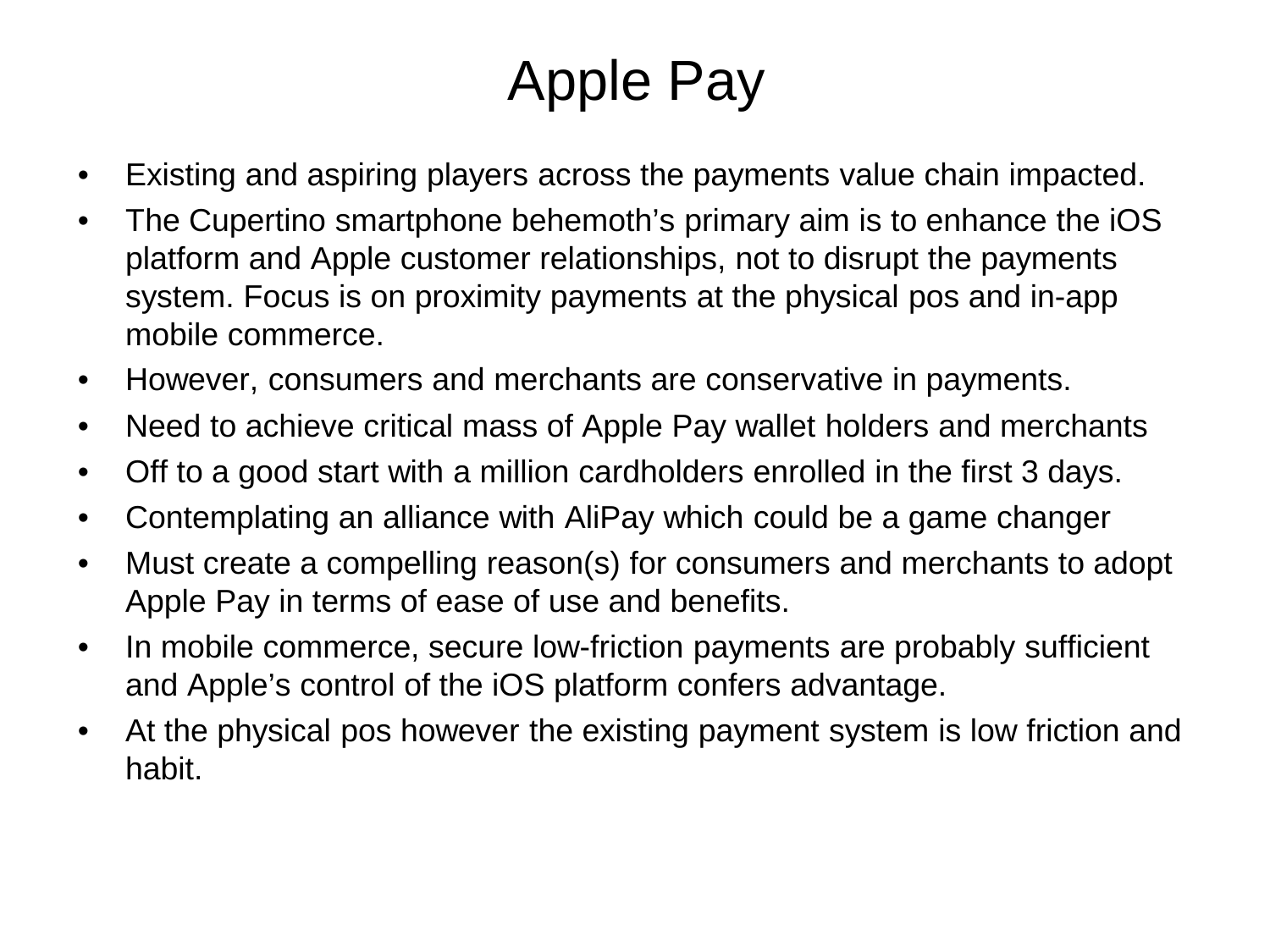- NFC will ride in the EMV rollout slipstream to achieve critical mass.
- Many in the payments industry believe Apple can and will move the proximity-payments market. Near term puts NFC in the pole position.
- Initial launch didn't include rewards. Apple, perhaps with retail partners, needs to provide or facilitate provision of benefits to cardholders to incent them to use Apple Pay at the physical pos in lieu of swiping or inserting a piece of plastic.
- Apple launched its digital wallet in the US because: (1) it and its partner networks are here, (2) with 40% share of smartphones, it's Apple's strongest market, (3) the U.S. payment-card market is as or more competitive than any in the world, giving Apple leverage, and (4) of substantially richer economics.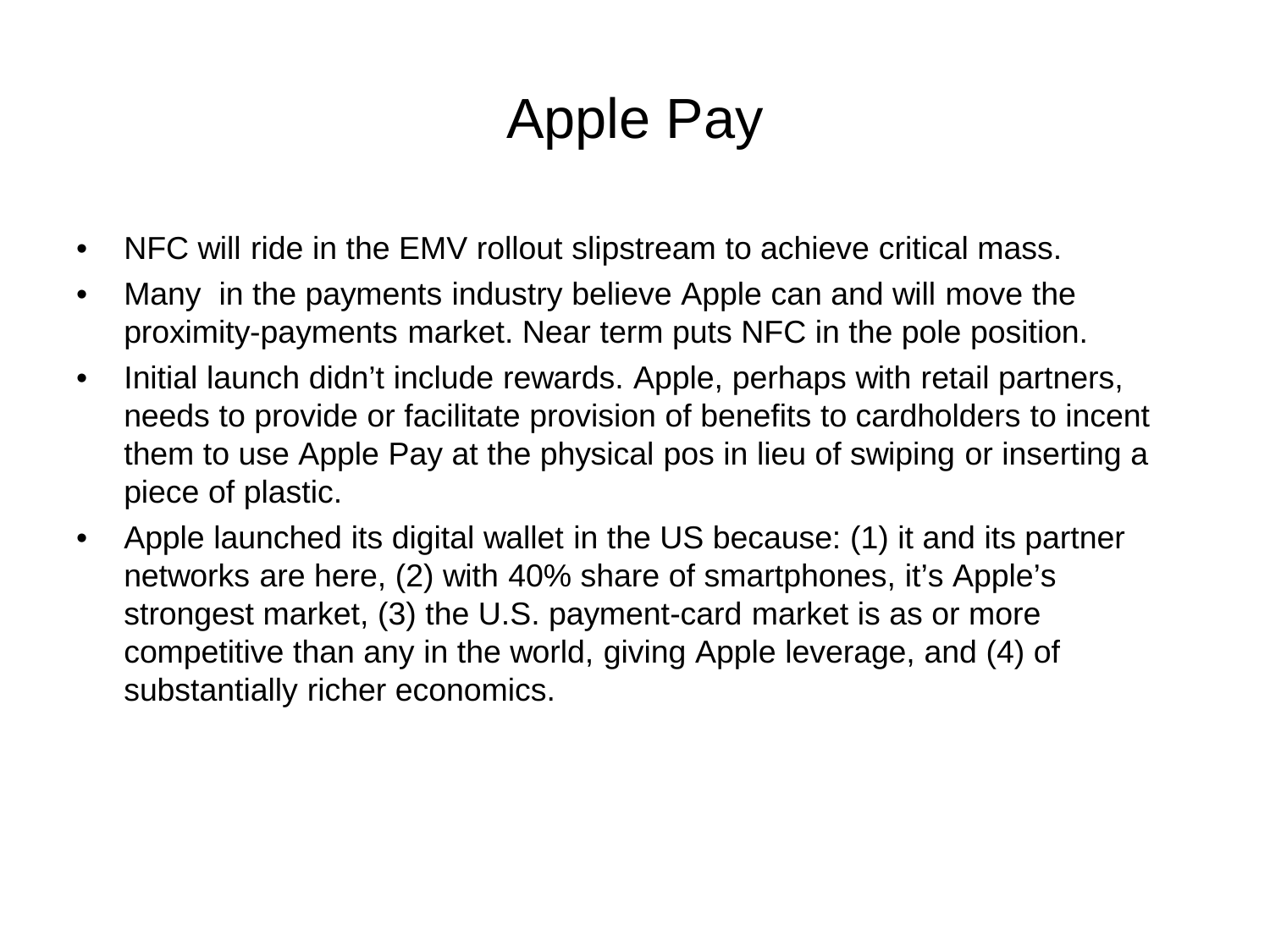- Apple extracted 15 basis points for credit and half cent for debit transactions, a raft of reporting obligations and audit rights, from large bank issuers such as BofA, JPMorgan Chase, Citigroup, American Express, Wells Fargo, Capital One, U.S. Bank, Navy Federal Credit Union, USAA, PNC, Barclays and ~ 500 smaller issuers.
- Apple Pay cheerleaders contend it will accelerate the half-century conversion of cashto-electronic payments. Maybe. Because a disproportionate percent of iTunes accounts are funded with credit cards, banks hope Apple Pay will convert debit to more profitable credit transactions
- Large banks however would prefer their customers use their wallets, not Apple's, or any other third party's digital wallet. E.g. October 14th CEO Jaimie Dimon said Chase would launch a response saying "We think that we can also be friendly to merchants with data, with pricing, with simplified contracts. So we are trying to make this an ecosystem that works better for everybody and is far more secure. I have customers on both sides and I'm far more secure."
- Apple was able to squeeze banks because it could credibly threaten to shift spend from nonparticipating to participating bank issuers.
- Whether it boosts electronic payments or shifts the credit/debit mix, if Apple Pay is successful, Apple will demand a great share of banks' economics and diminish banks' brands and customer-relationship equity.



Apple Pay is an exigent threat to banks.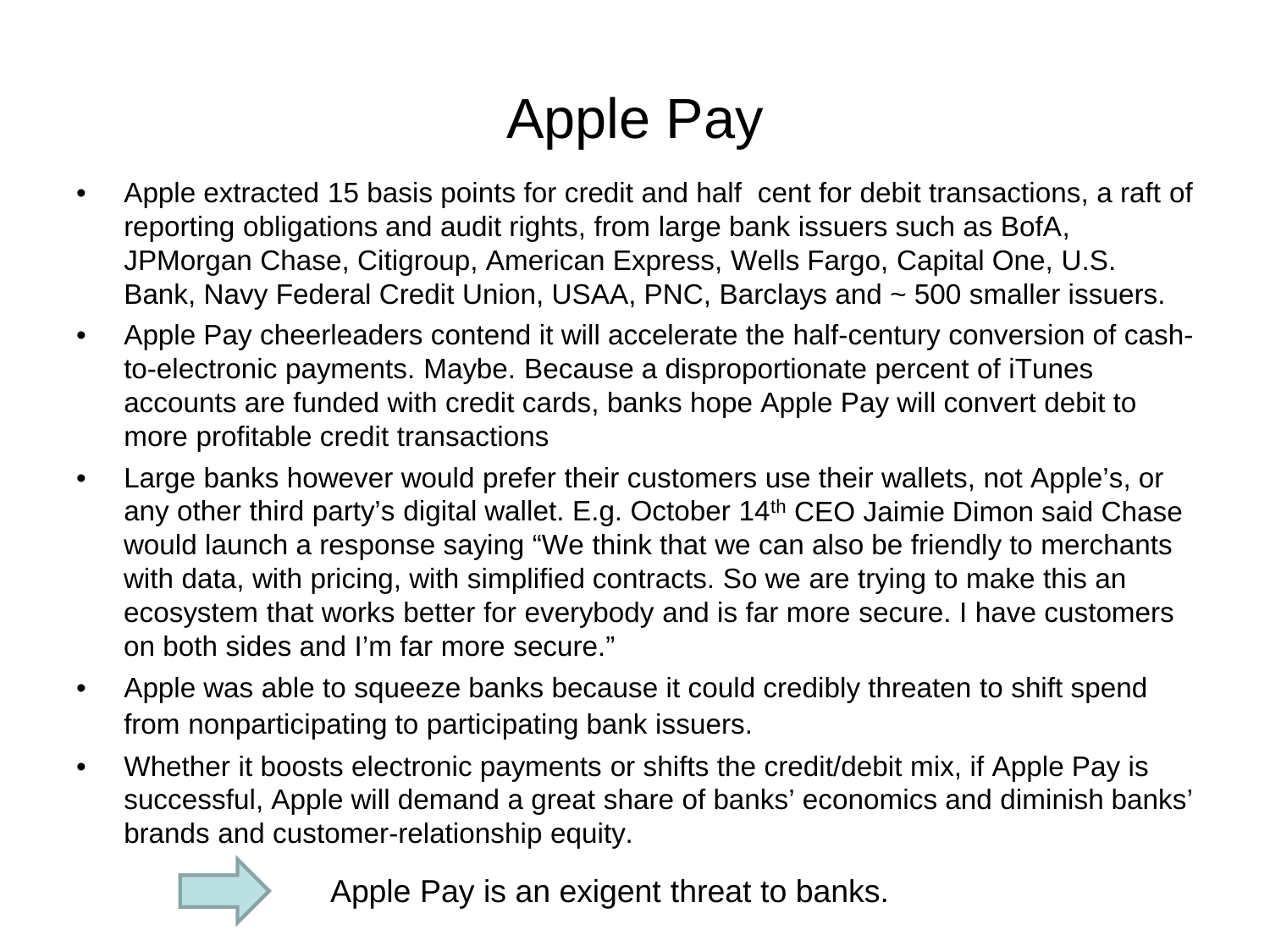- Retail payment networks such as Amex, MasterCard and Visa pleased. The Cupertino smartphone giant embraced the existing payments ecosystem. Apple is working with existing payments system players, and, importantly, embraced open NFC and tokenization standards
- The networks are processing tokenizing accounts and transactions, and codes, which enhances transaction security, reinforces their positions at the heart of the payments ecosystem, generates fees, and preempts law or a regulatory diktat from Washington prescribing payments security.
- Merchant acquirers and processors have rushed to support mobile in-app integration for Apple Pay.
- Merchant reactions mixed. In-store: McDonald's, Macy's/Bloomingdale's, Walgreens/Duane Reade, Disney (stores and parks), Staples, Subway, Whole Foods Market, Nike, Toys 'R Us, Petco/Unleashed. In-App/Online: Target\*, Groupon, Panera, Starbucks, InstacartTickets.com, Sephora, Uber, MLB.com and OpenTable
- MCX members won't participate at the physical pos. Several however indicated they would support Apple Pay for mobile commerce.

\*Target is a member of Merchant Customer Exchange (MCX)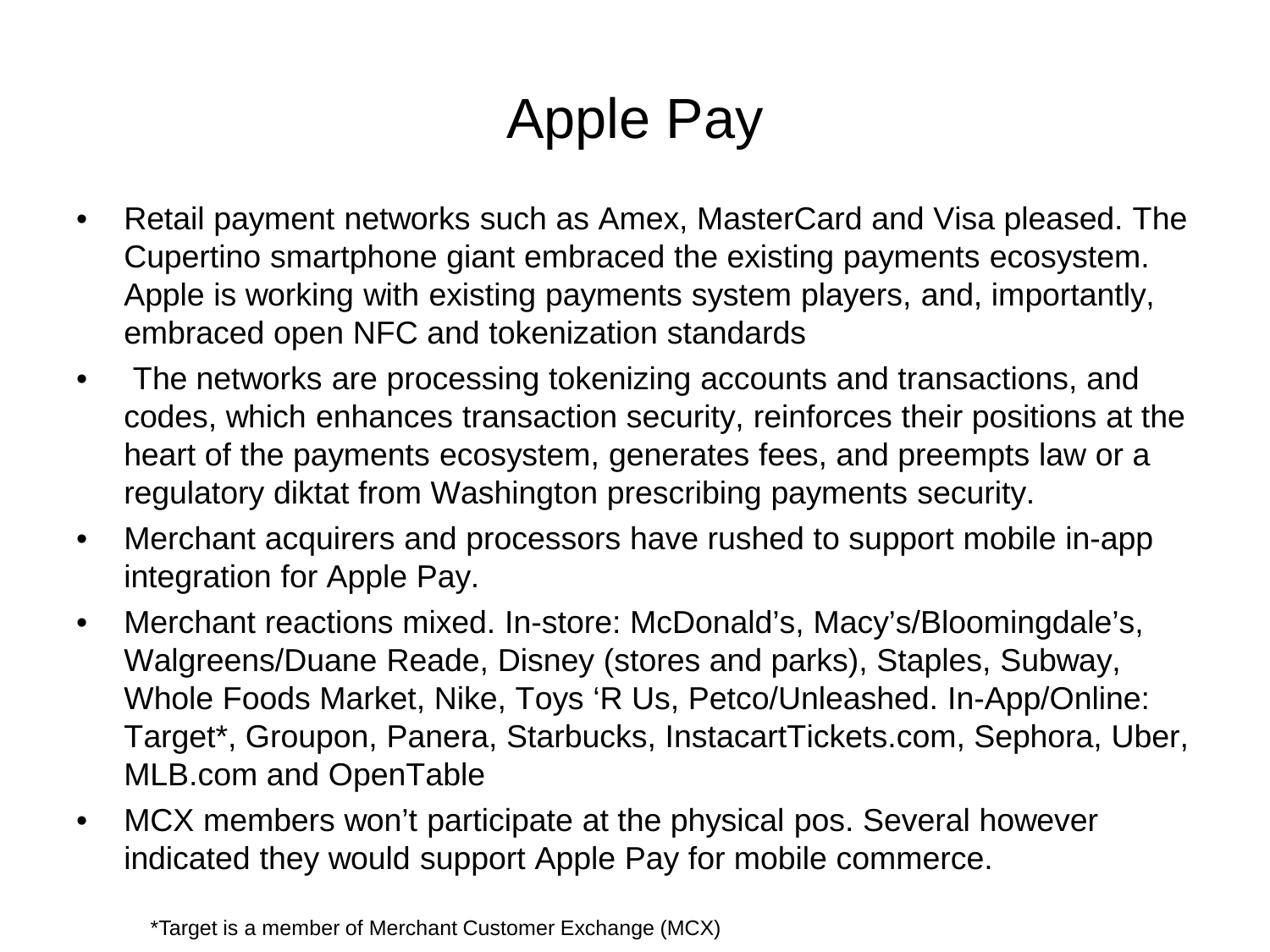- There are 200-plus digital wallets, most of which have disappointed.
- In 2014 the graveyard of failed, aborted or significantly scaled back digital wallets started to fill up.
	- Buyster (Orange, Boygues Telecom, SFR and Worldline joint venture) RIP
	- $02$  RIP
	- Weve (O2, Everything Everywhere and Vodafone standard mobile wallet joint venture) RIP
	- V.me outside Europe now scaled-back Visa Checkout
	- Square Wallet replaced with less ambitious Square Order
- Cupertino smartphone giant finally taking the plunge will spur more activity from the major wallets in Google ecosystem, MCX, Softcard, and banks.

Five years out consumers will manage and invoke payment keys from pieces of plastic, a variety of aliases, and digital wallets stored in the cloud and/or on Internetconnected mobile handsets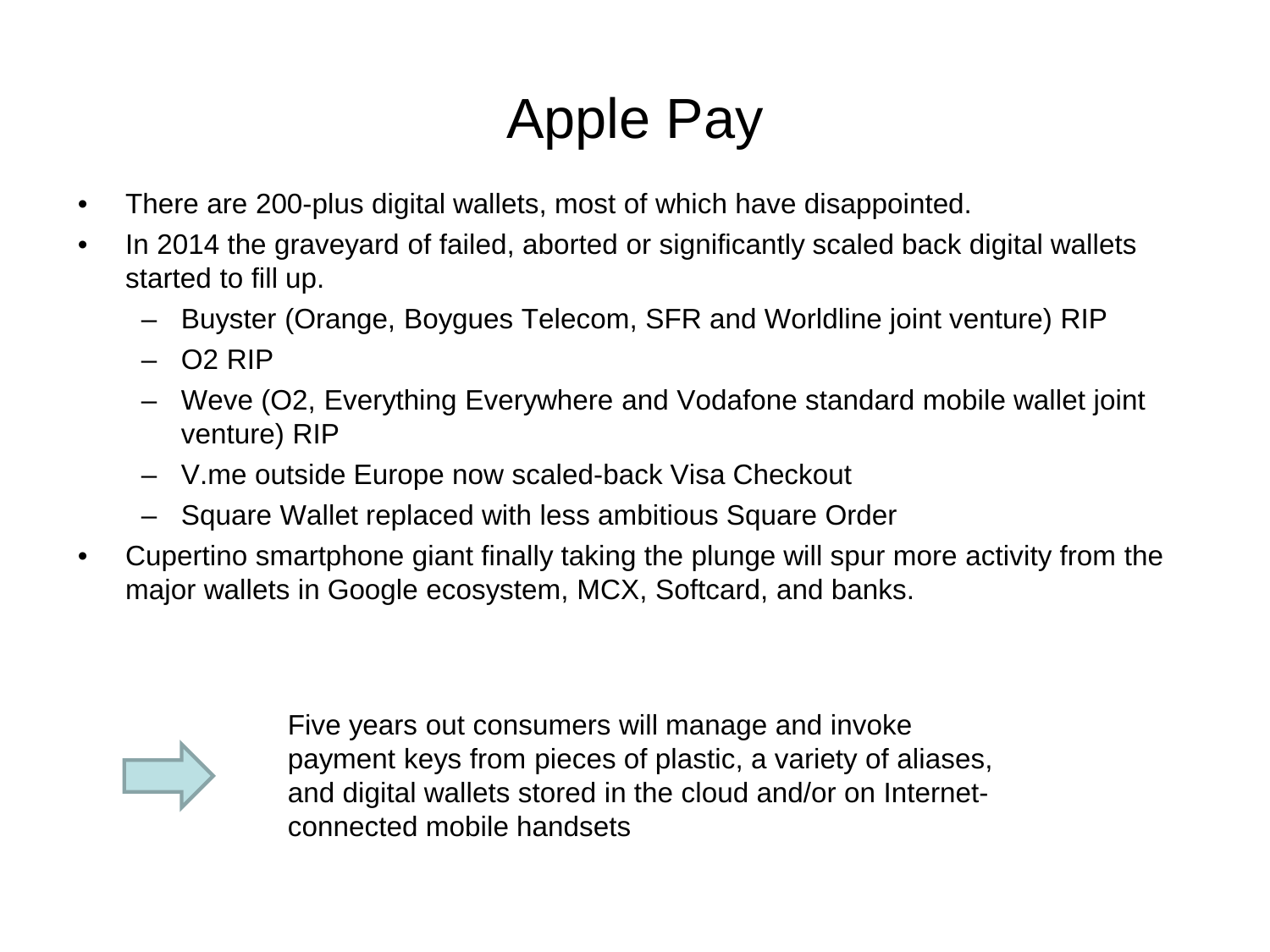# PayPal

- Ebay is a marketplace. PayPal is a payment scheme, processor, digital wallet, issuer and within the MasterCard and Visa universe a merchant. Traditionally closed general purpose payment system but starting to open up à la Discover and American Express
- PayPal while independent became the leading payment system within eBay while eBay was promoting its own payments joint venture with Wells Fargo BillPoint.
- While many retailers on their own or partnering with financial institutions have successful retail credit card and loyalty programs to generate incremental sales, there is inherent tension and has not been much success in a retailer(s) promoting general purpose retail payment systems.
	- Sears in 1985 at the time the world's largest retailer, launched Discover
	- Alibaba- Alipay
	- MercadoLibre MercadoPago
	- Amazon –Many retailers reluctant to accept a payments wallet from a competitor.
	- Merchant Customer Exchange
	- Auchan Flash & Pay QR coded based mobile wallet. Attempting to curate a multi-retailer payment scheme.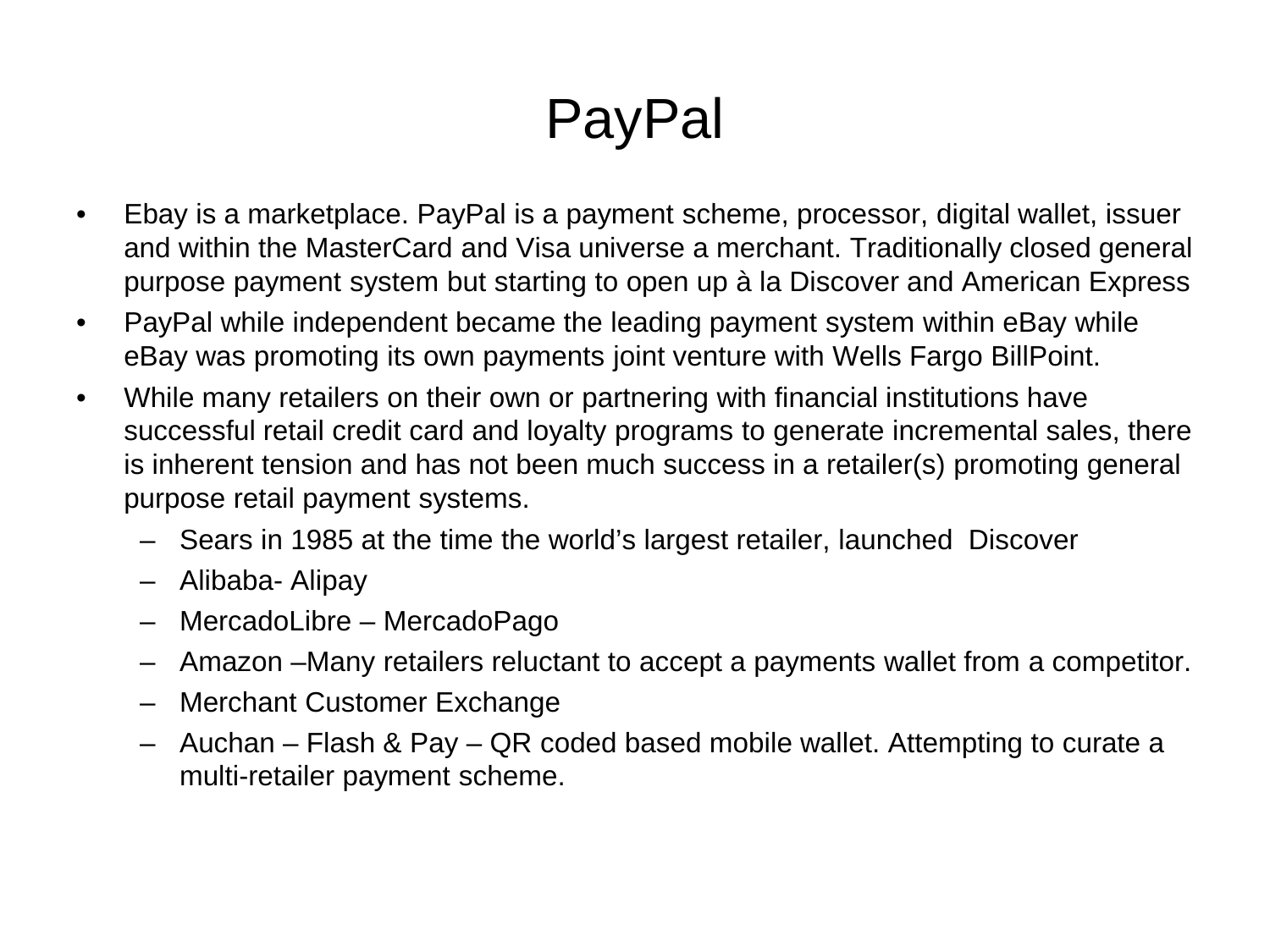# PayPal

- While PayPal funds iTunes accounts, it's not in Apple Pay. Apple reportedly was concerned about PayPal trying to work with Samsung. Regardless, it would have chafed at paying 5 basis points or more to be a wallet in a wallet. May yet do a deal.
- Independent, freer to partner to maximize value of payments business.
- Arguably easier to attract payment talent
- Freer to acquire, though not that at this juncture there's compelling reason to, notwithstanding activist investor Carl Icahn's suggestion the payments world is ripe for consolidation and that independent of EBay, PayPal could create value by participating.
- Investor and PayPal co-founder Peter Thiel: "It makes sense for them to naturally spin it out again and for PayPal to focus 100 percent on payments. " Regarding M&A "I think mergers only make sense when there are real synergies ... and it's not obvious what the synergy between PayPal and any other business would be at this point."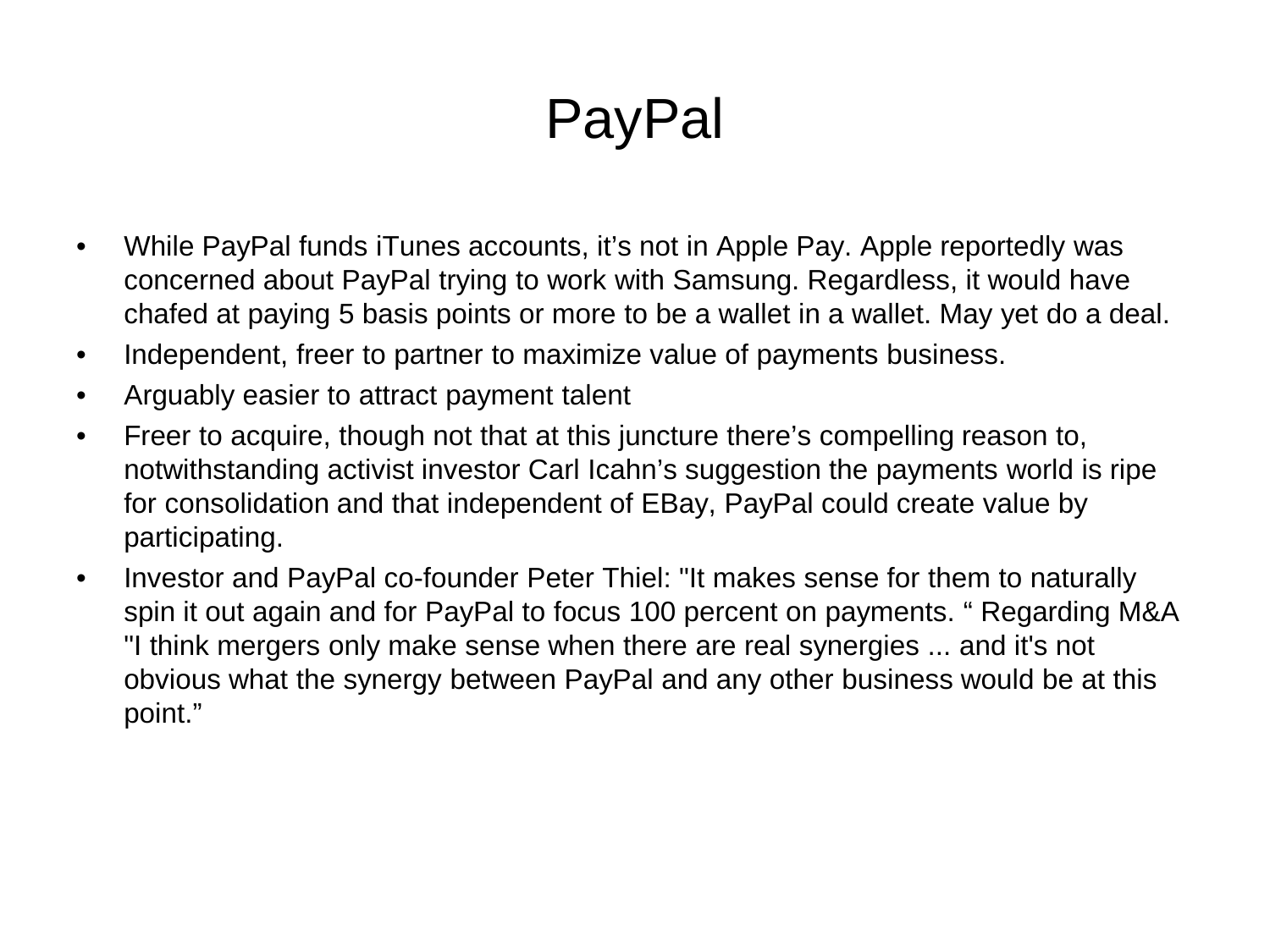# PayPal

- Strategy to become a full-spectrum network serving e-commerce, mobile commerce and payments at the physical pos makes sense. Achieving relevance at the physical pos however will be a long, hard slog. Opening up, partnering with merchant acquirers and the Discover network, to close the acceptance gap with MasterCard and Visa, right approach. Need to build clusters of critical mass of acceptance and spend. Directly and/or with retail partners PayPal must provide incentives to consumers to use PayPal in lieu of the Amex, MasterCard or Visa card they're habituated to and rewarded for using.
- Issuance partnership with First Bank of Nigeria is an interesting harbinger. Likely to open up further and seek partnerships with more banks, retailers and MNOs.
- While one can construct M&A rationales with/for Alipay, Amex, Chase, Discover, Facebook, Google, et al, PayPal at least for the moment best off independent.



An amicable separation from eBay is a plus for PayPal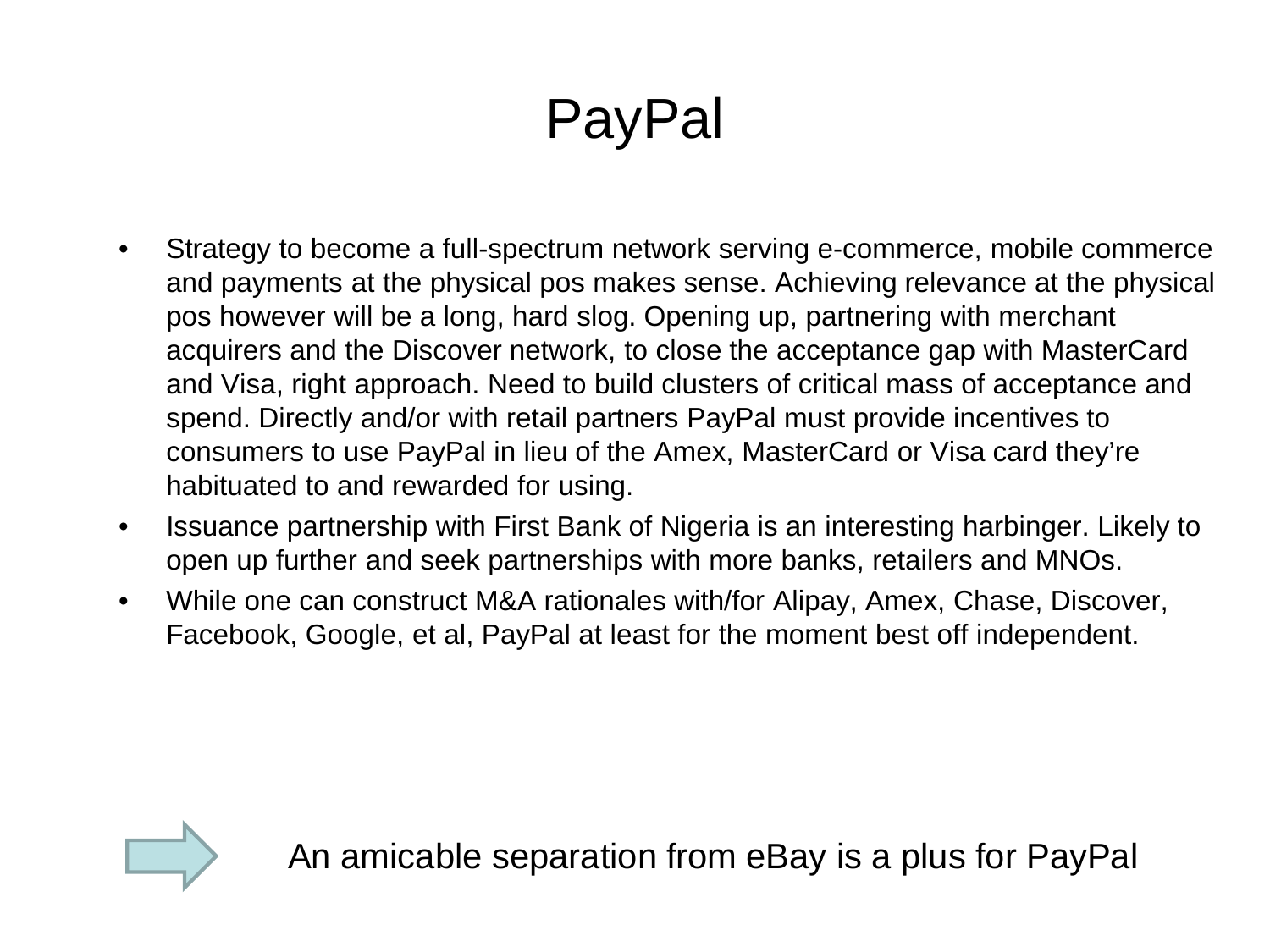### Retail payment networks

- Global MasterCard and Visa Federation (Visa Inc. and Visa EU)
- Tier-two and aspiring global
	- Amex
	- UnionPay
	- Discover/Diners Club
	- JCB
	- PayPal
	- Alipay
- Regional
	- EAPS
	- Eufiserv
	- ATH
	- MercadoPago
- National
	- Interac, Star, Cartes Bancaires, NYCE, Pulse, BCC, Bancomat Mister Cash, Ideal et al
- Aspiring national
	- Rupay
	- Elo
	- Dwolla (trying to compete simultaneously with ACH and Visa and MasterCard)
	- PayFair
	- Verve/Interswitch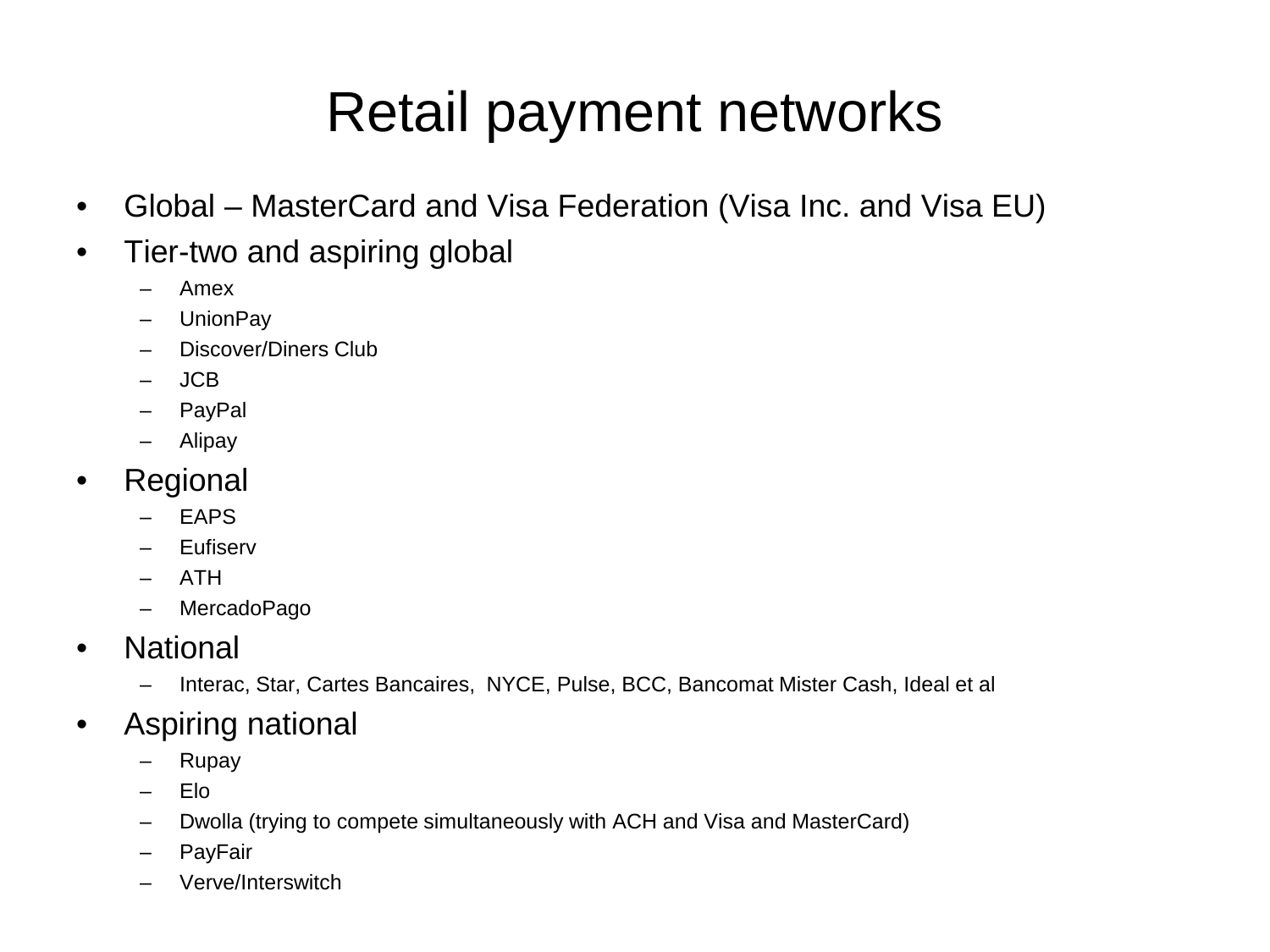### Retail payment networks

- Nontraditional mobile P2P and retail payment systems
	- M-Pesa
	- EcoCash
	- bKash
	- BBM
	- Zapp
	- Smart Money
	- Globe Cash



Branded retail payment network with critical mass enjoys powerful network effects. Still two genuinely global retail payment schemes: MasterCard and Visa Federation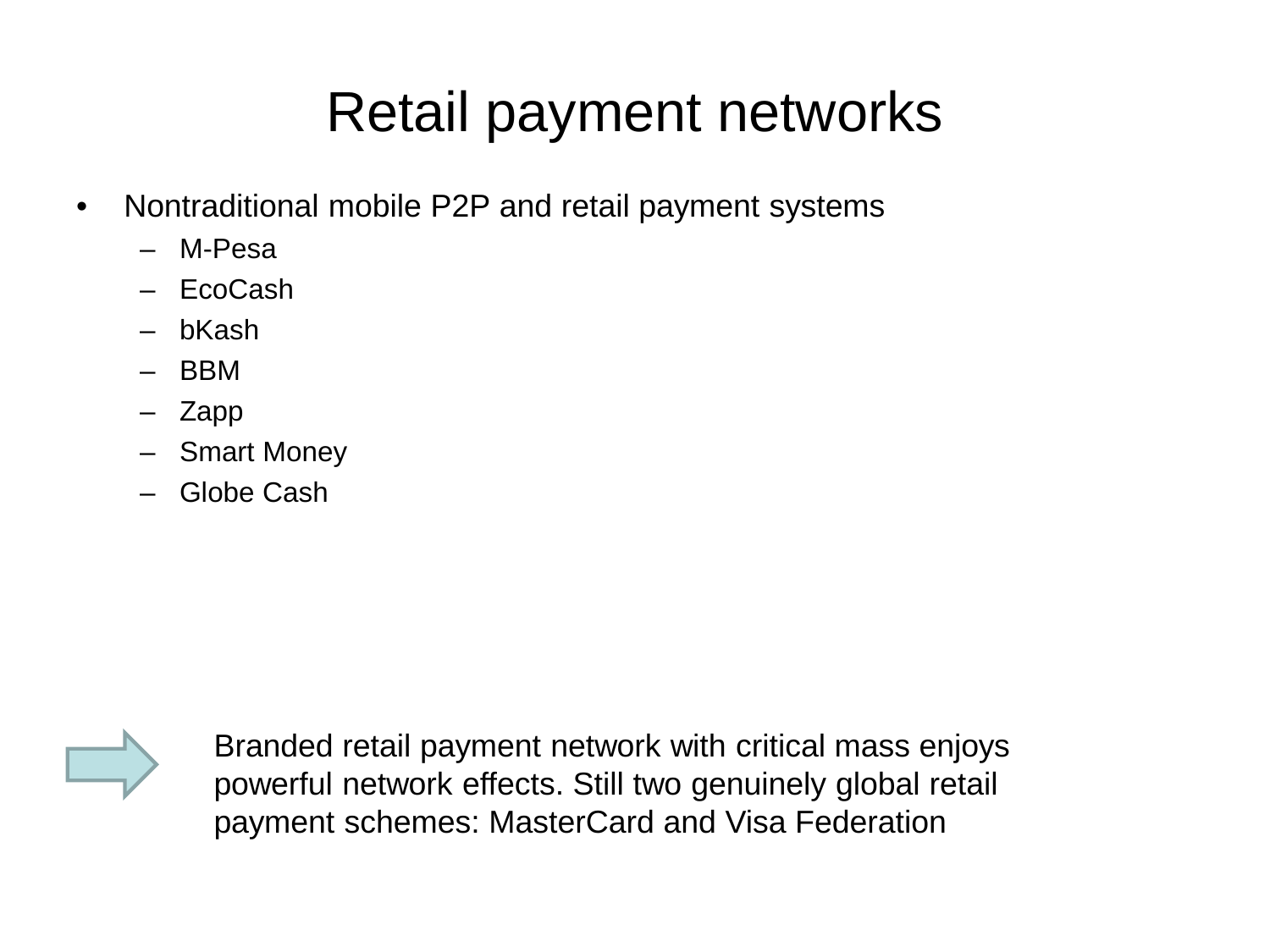# **China**

- In 2001 as part of accession to WTO committed to 100% open up its domestic credit and debit card market by 2006.
- 2010 US filed a WTO action
- 2012 US largely prevailed and China said it wouldn't appeal.
- As of today there has not been a single domestic Amex, Diners Club, JCB, MasterCard or Visa transaction in China.
- October 29<sup>th</sup> China's State Council announced any foreign firms that "meet the necessary standards" would be welcome compete. –a)
- Government will likely impose a range of demands such as installing domestic switches with which foreign networks will readily comply with. Suspect however foreign networks will not be free to compete on a level playing field anytime soon.



- 4.2 billion payment cards  $-a$ )
- With 12.971 billion card payments, second biggest market in world. Card payments per capita however only 9.5, compared with 248 in US and 223 in Sweden. –b)
- Payments on domestic cards in 2013 grew 44% -b)

(a- Competition Policy International

(b- Bank for International Settlements China and Sweden are 2013 #s. Transactions are on domestic cards. US #s are 2012 and include payments on all cards.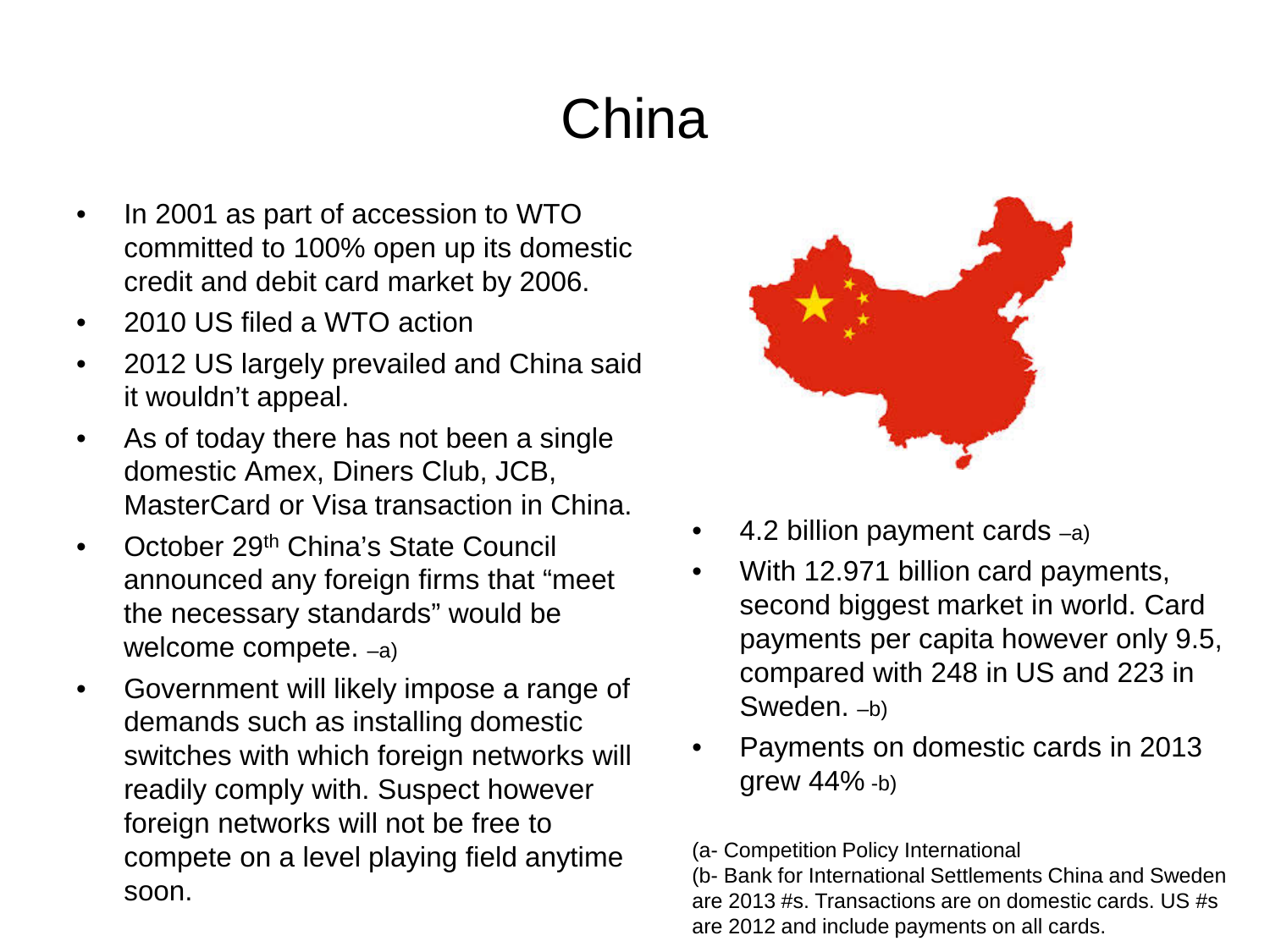#### Putative national and continental champions

- EAPS on life support
- Eufiserv likely to survive
- RuPay
	- August, 2013 DNS was the first bank to issue RuPay debit cards. In 2013 RuPay cards increased to 13 million, up from just 200,000 at the end of 2012. –a)
	- Network charges issuer \$.001 and acquirer \$.0005 per transaction.\*\*
	- Interchange .45% for transactions up to RS 2000 and .65% above Rs.  $2000. -b)$
- Brazil
	- ELO is a domestic payment scheme jv between Banco de Brasil, Bradesco and Caixa Economica Federal, using Visa as a processor, targeted at low-income customers and government-benefit recipients.
	- Cards tripled yoy reaching 37 million cards in 2013.

(a- Payments Cards & Mobile (b- National Payment Corporation of India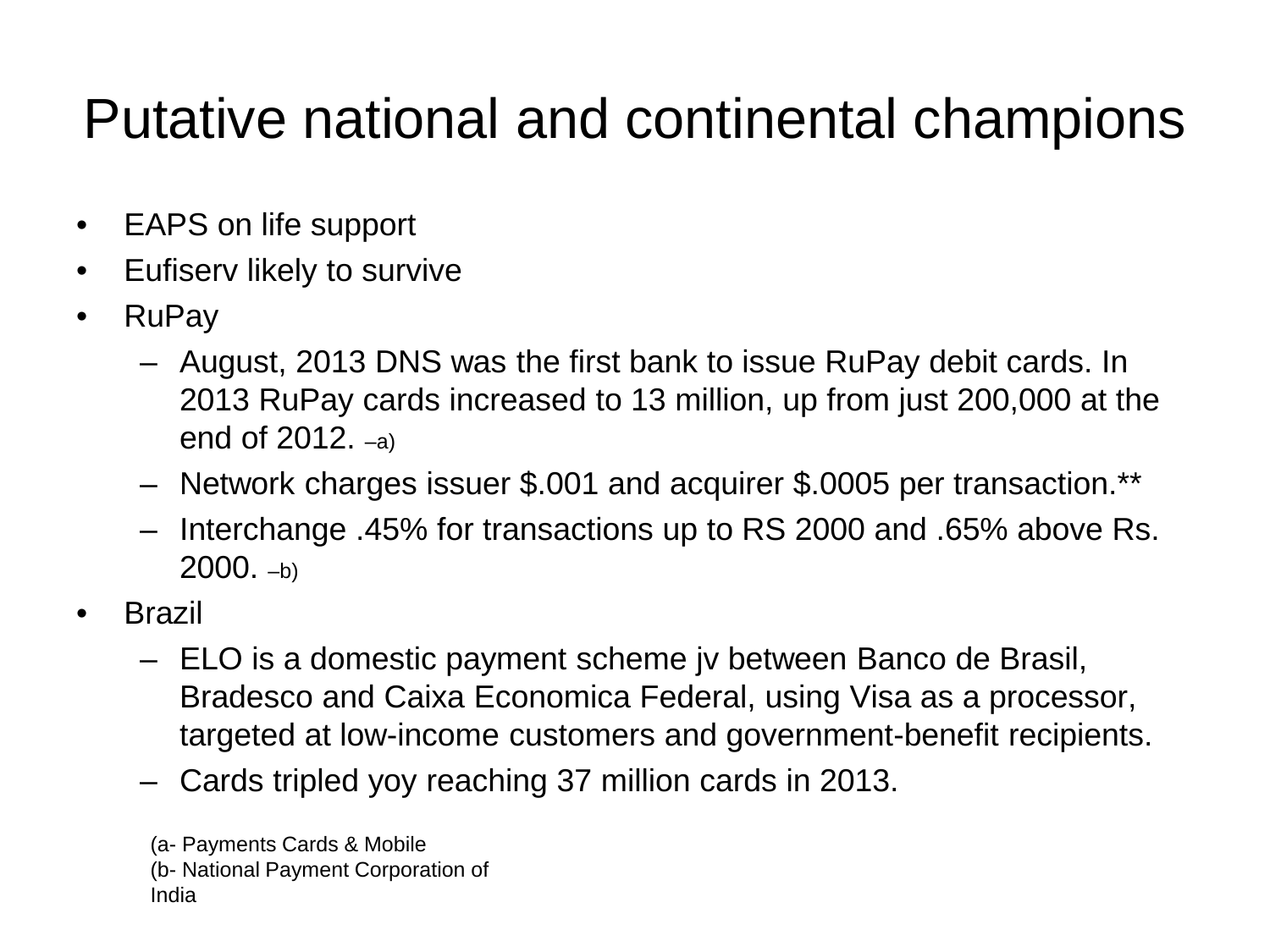## Developed market new payment system: Zapp

- Zapp is a retail payment scheme scheduled to be launched in United Kingdom in 2015
	- Full-spectrum retail payment network
	- UK Bank-owned Vocalink retail payment system harnessing handsets and ACH, to compete with MasterCard and Visa payment cards.
	- Will support NFC, Bluetooth low energy and QR codes
	- WorldPay (close to 50% UK acceptance), Optimal, Realex, Optimal, Sage Pay, and Elavon (U.S. Bank), collectively reaching > 60% UK merchants.
	- HSBC, First Direct, Nationwide, Santander and Metro Bank will roll out Zapp to UK consumers. Collectively they reach > 35% UK consumers.
	- Charges fixed transaction fee, varying by channel, to acquirers.
	- Shares on the order of 70% of transaction fee with bank issuers.
	- Aims to take 10% of retail transactions by 2017, primarily from debit. To the extent however Zapp takes credit-card-transactor share, for banks it would be a revenue loser.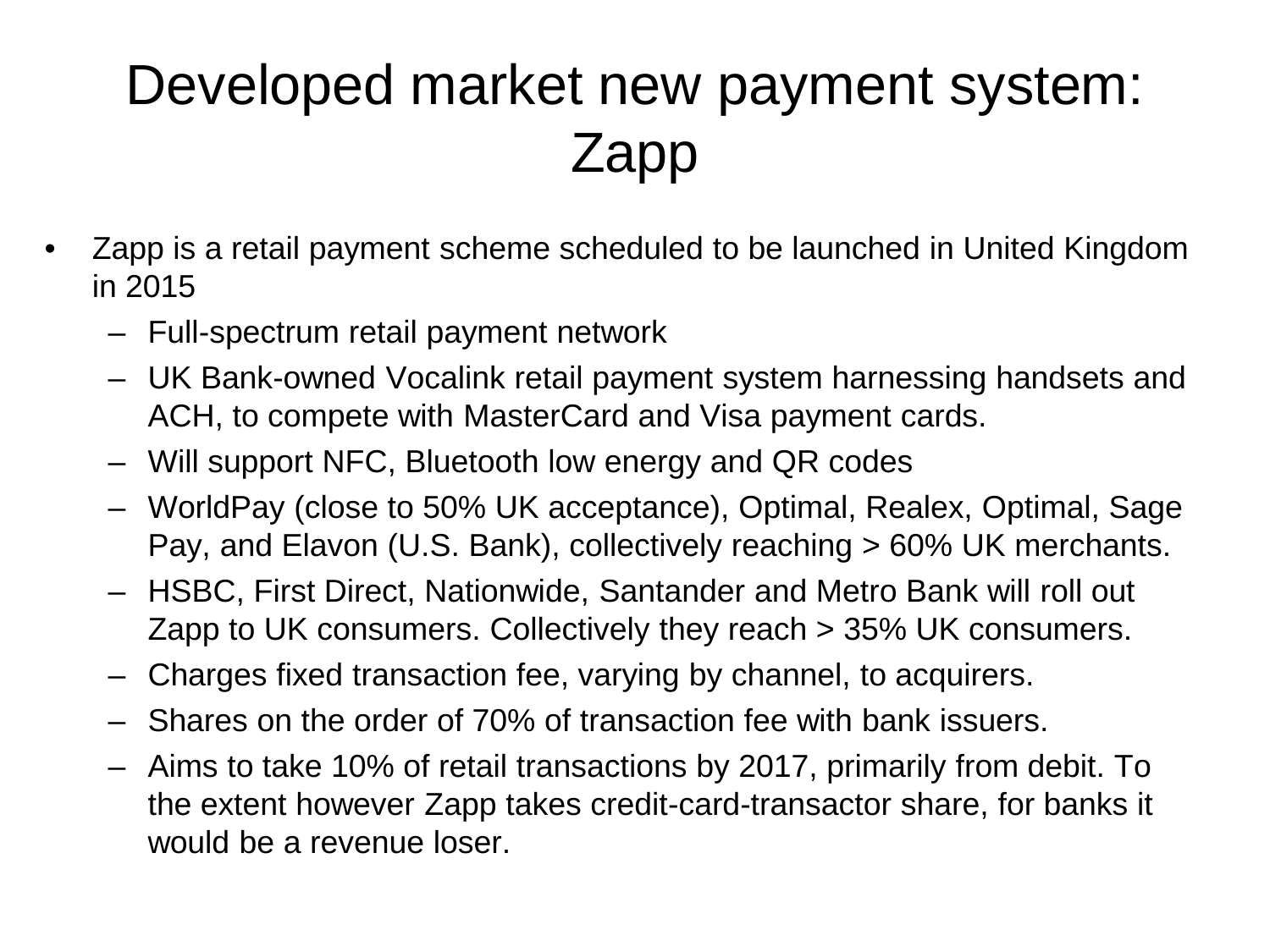#### Emerging market MNO-centric system: M-PESA

- M-Pesa
	- In Kenya it has 18 million subscribers, 11.6 million of whom were active within the last 30 days, 79 thousand agent outlets, and acquiring 33 thousand merchants –a)
	- 5 million subscribers in Tanzania  $b$ ), and is also live in Afghanistan and South Africa and within the last year launched in Egypt, India, Lesotho, Mozambique and Romania.



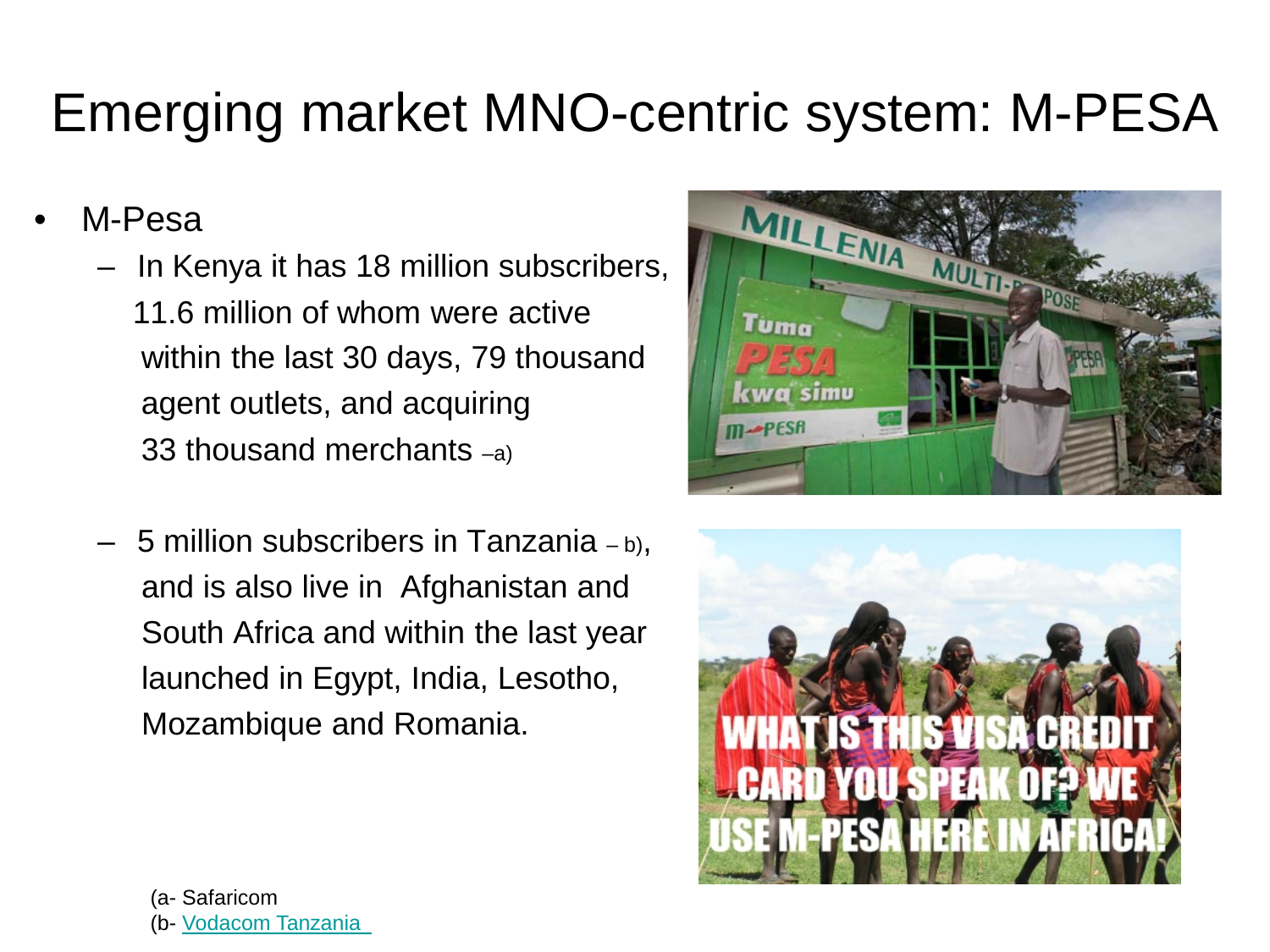### Emerging market MNO-centric system

- M-Pesa
	- Generates payment-and-transfer-size tiered transaction fees



- M-Pesa success ingredients:
	- Powerful owner MNO Vodafone/Safaricom with enormous national and global reach
	- Weak competition, low banking penetration, weak traditional payment card issuance and acceptance and use
	- An accommodating regulator/regulatory
- The future:
	- Regulator licensed three competitors: Finserv Africa (Equity Bank), Mobile Pay and Zioncell.
	- Competition authority ruled Safaricom must share network access
	- Perhaps an attempt to stich together a multinational system.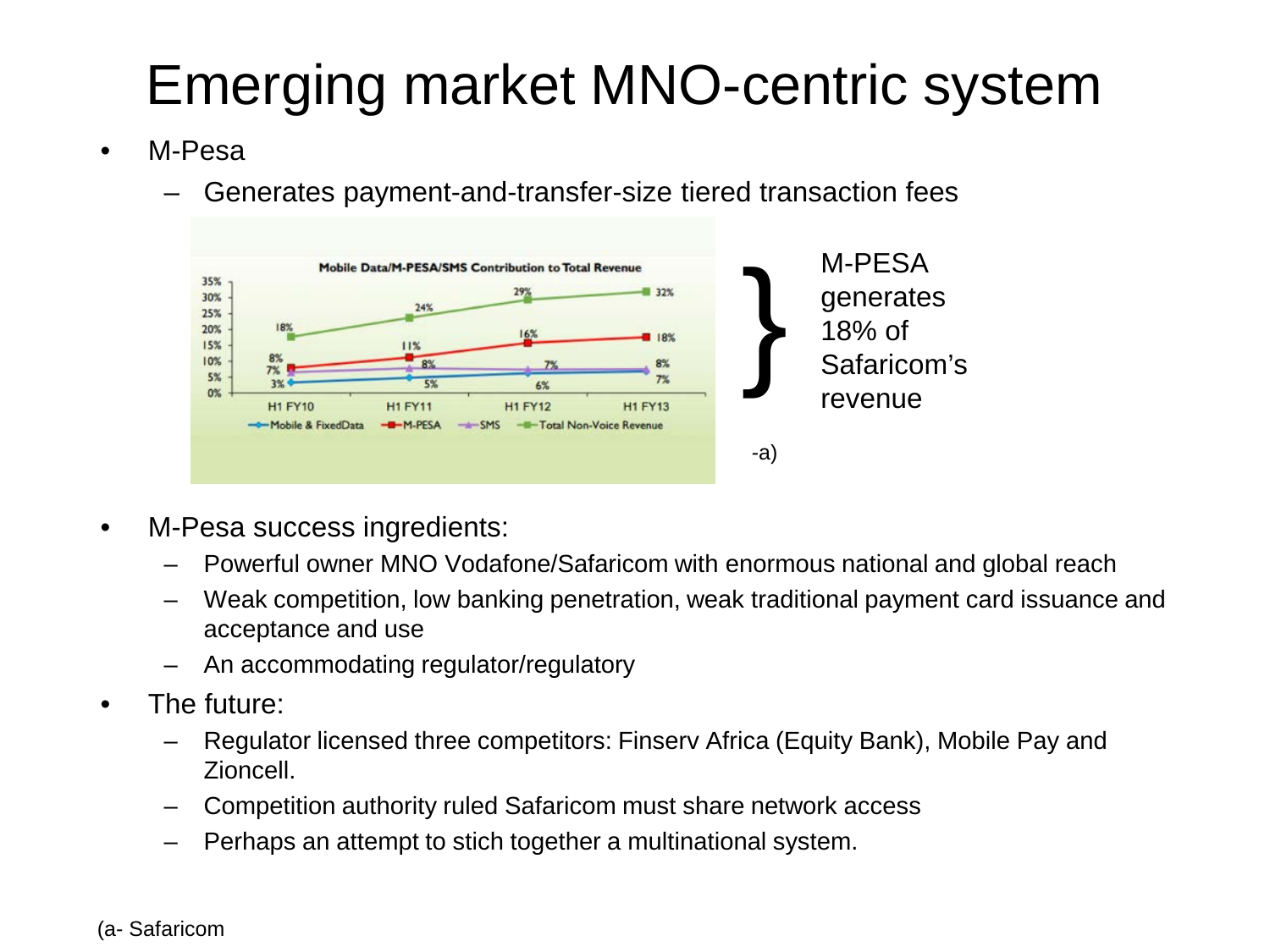#### Emerging market P2P payment scheme: BBM

- Indonesia is a ripe market:
	- 240 million people, 90% mobile phone penetration and only 11% of Indonesians have debit cards.
- PermataBank's BBM money transfer supported by Monitise launched on Blackberry in 2013. More than 50% of smartphones are Blackberry
- Users can create a mobile money account attached to their BBM identity, and transfer money to other BBM contacts, purchase airtime, or move money to bank accounts.
- Supports P2P money transfer and retail payments off and online
- No additional fees for moving money from BBM to BBM account.
- 60,000 registered users in first 90 days
- Will be available on iOS and Android in 2015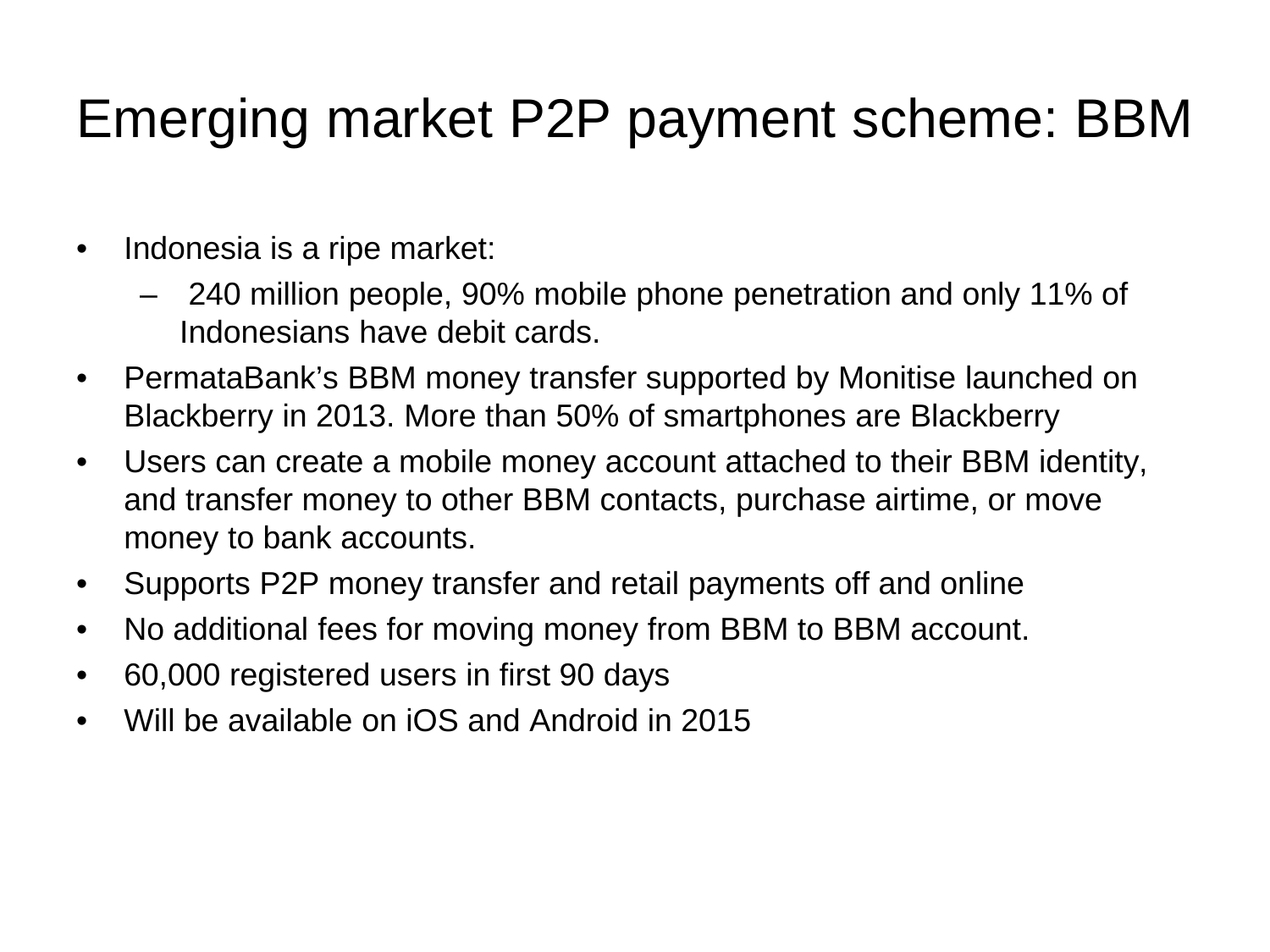### Emerging market MNO-centric payment schemes: Smart Money & Globe Cash

- Philippines
	- Leading mobile-phone operator Smart Communications' Smart Money
		- Mobile-phone operator electronic wallet enabling bill payment, airtime reloads and money transfer
		- Can send funds to 51 million SMART subscribers in the Philippines
		- Companion co-branded MasterCard
		- 12 partner banks
		- 5000 physical branches
		- Global remittance network through MoneyGram partnership
	- Number two MNO Globe Telecom
		- Globe Cash P2P money transfer
		- Globe Charge Mobile acceptance for SMB owners

Hybrid co-branded payment and money-transfer systems are a logical endgame.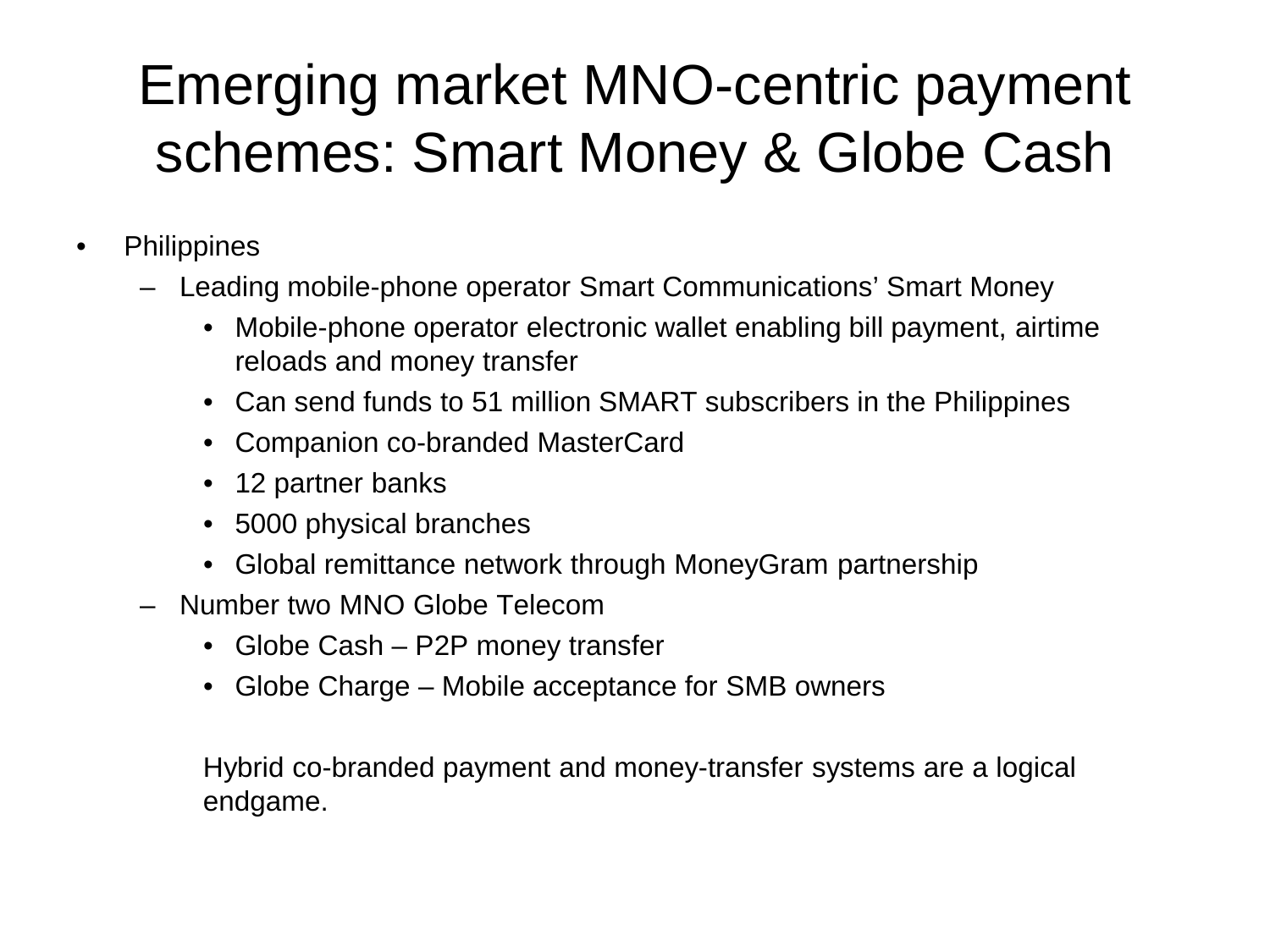### Emerging market payment scheme: bKash

- bKash is a subsidiary of BRAC Bank with investments from Money in Motion, the International Finance Corporation and the Bill & Melinda Gates Foundation.
- Offers mobile P2P and digital wallet for retail payments
- 90,000 retail agents
- Registering and putting cash in are free. P2P payments \$.06. Taking cash out 1.85%



- 60% unbanked, high cell phone penetration and universal coverage
- Central bank created a favorable regulatory environment
- In Bangladesh initial mobile financial services launched mid-2011. bKash went live in the second half. By 2012 it had 2 million accounts and by 2013 11 million accounts
- In 2014 there are 20 licensed mobile financial services providers. bKash has  $\sim$  80% market share.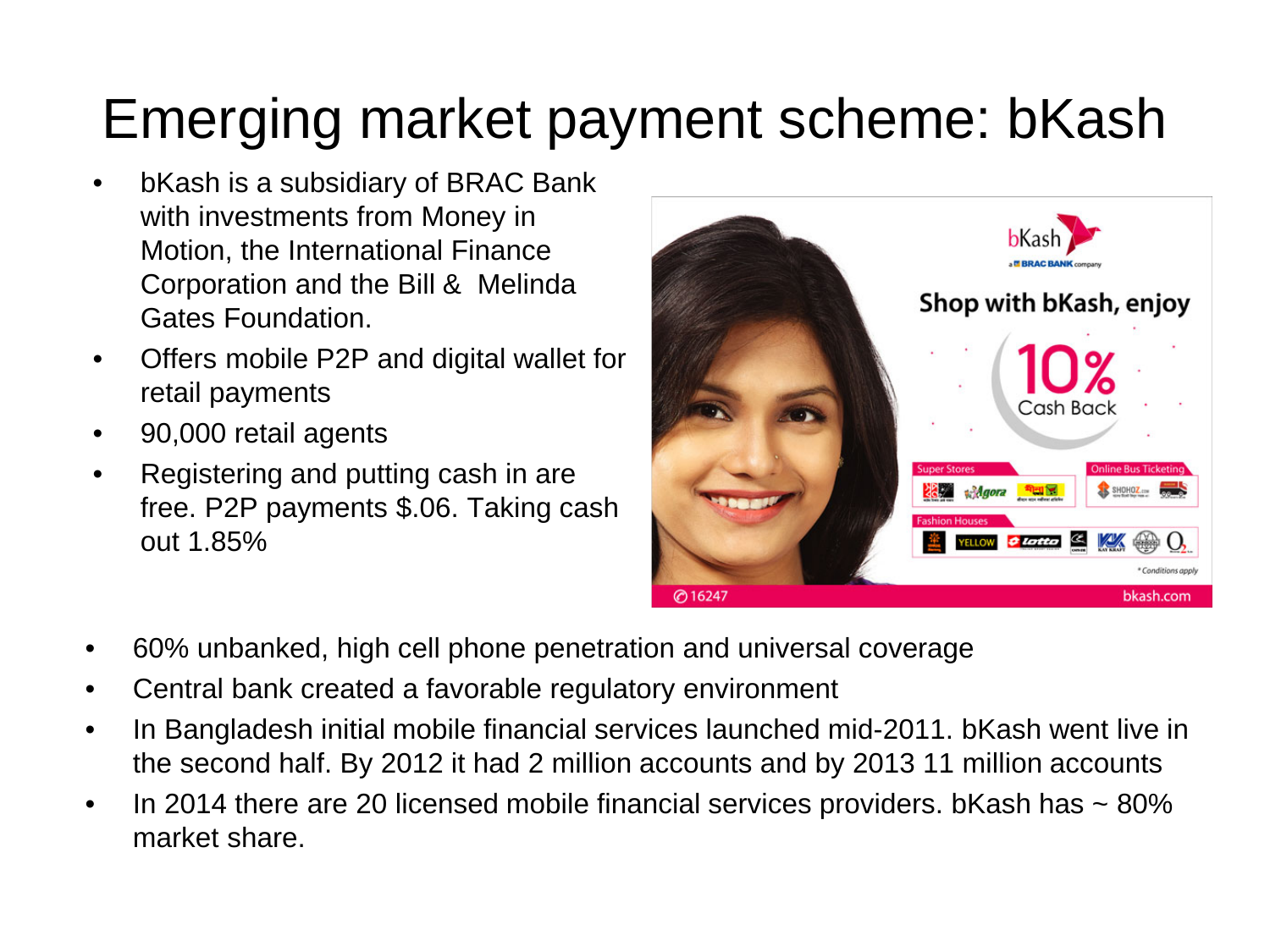#### Innovation wave on acceptance side of the network

- Increased merchant acquiring and processing competition in most markets
- Global payment processing land grab underway, First Data has taken a time-out.
- Banks continue to cede payment processing to nonbanks
- Relatively low barriers to entry
- Generally, least regulated payments sector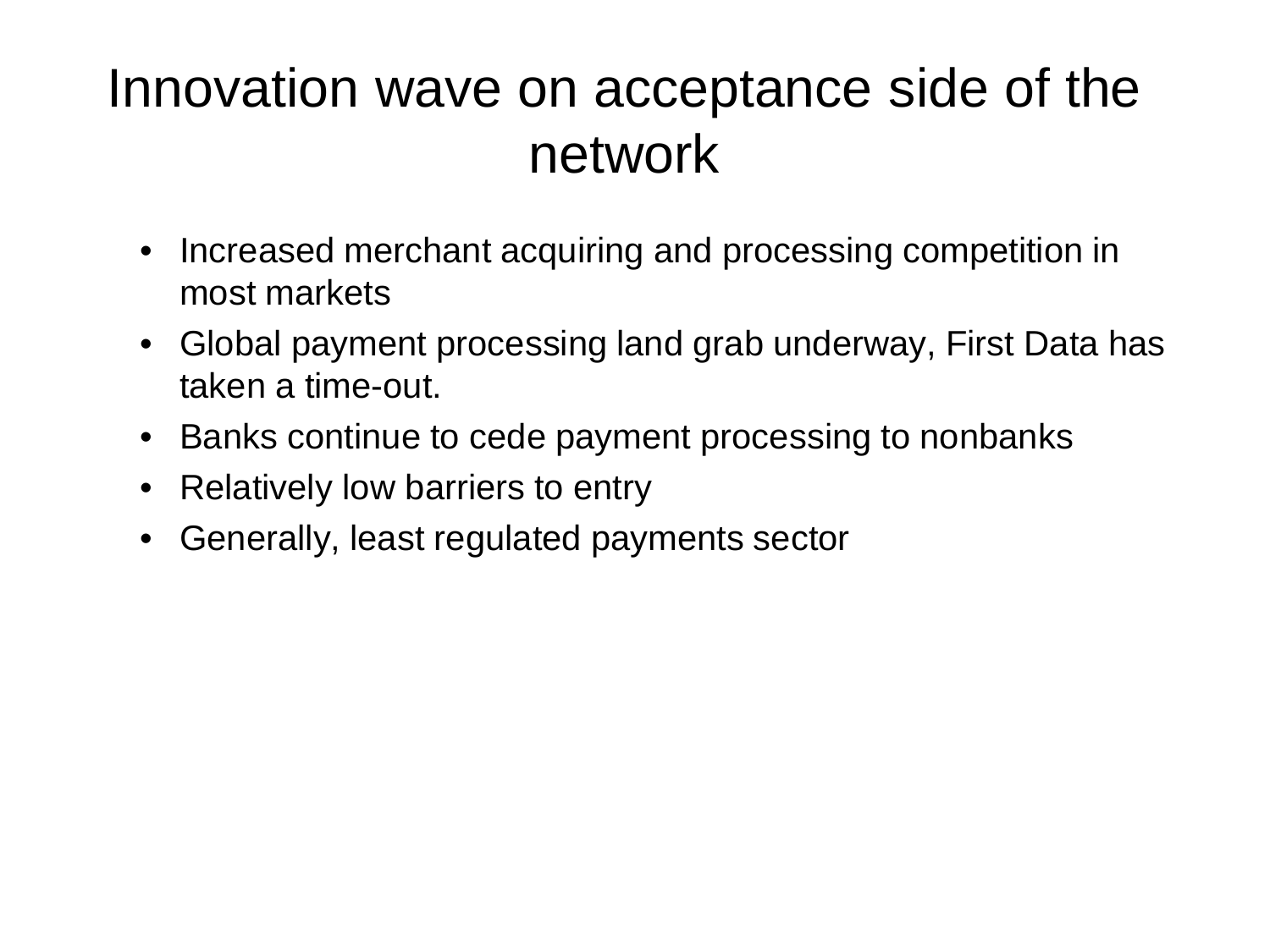### Innovation wave on acceptance side of the network

- Integrating payments in a richer more comprehensive and stickier merchant solutions
	- Revel, Shopkeep, GoPago, Leaf, et al
- Acquirers engaging consumers and attempting to deliver sales lift to merchants
	- Chase/Visa on-us processing partnership, Vantiv-Visa on-us processing partnership, Levelup, First Data/Clover, Total Systems/Wombly et al
- Dead-drop simple integration
	- Braintree/Venmo, Stripe, Paymill, Judo Payments, WePay et al
- Blurring of e-commerce, mobile-commerce and physical pos payments
- Mobile acceptance
	- More than 200 mobile-acceptance providers
	- By 2011 4 million mobile devices were being used for acceptance, in 2012 9.5 million and in 2013  $\sim$  17 million –a) By 2017 it's estimated mobile acceptance devices will reach 38 million –a)
	- Explosive growth has substantially been in the US and Western Europe. Impact should be greater in emerging markets

Stressing traditional acquirers



(a- Timetric